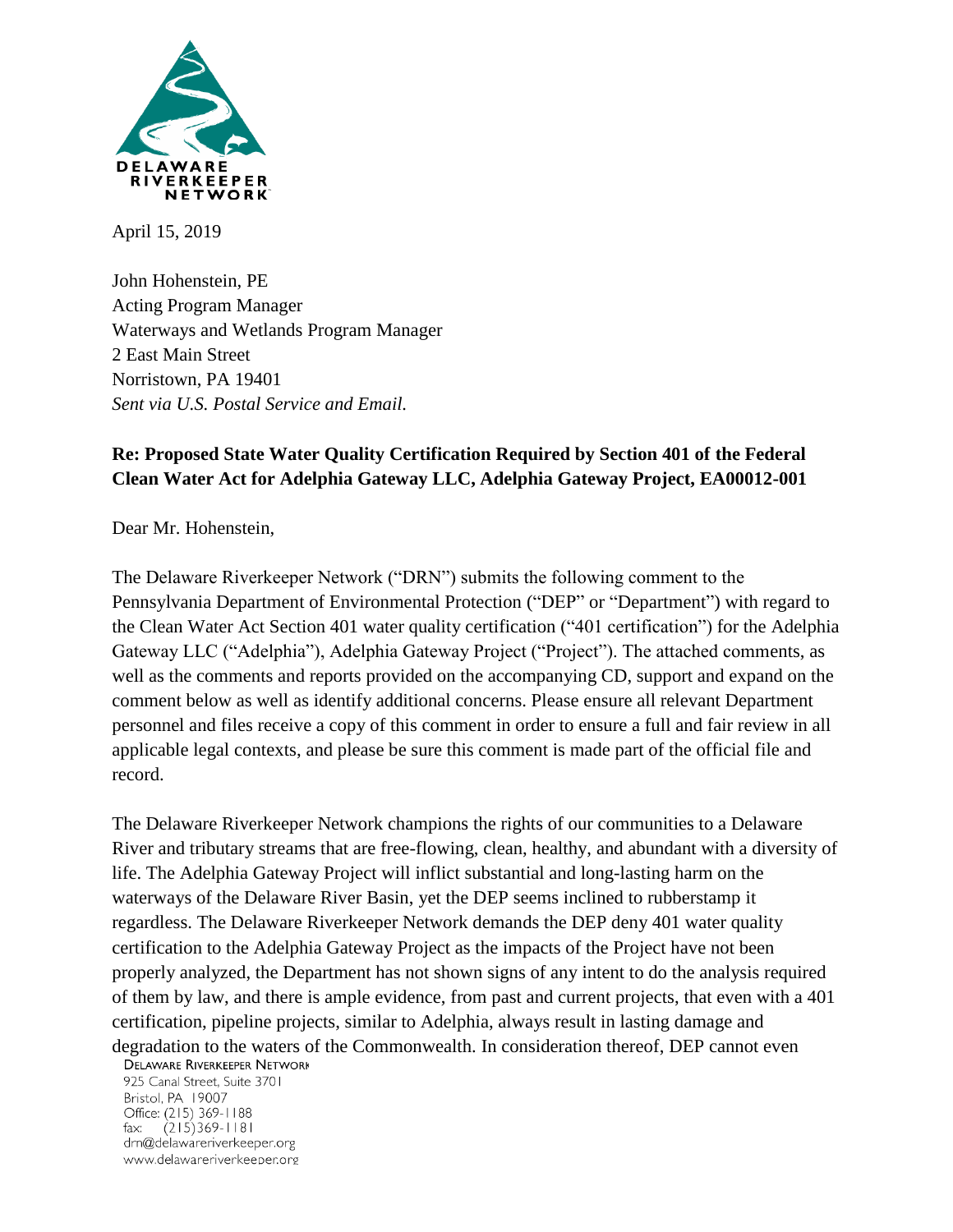make a reasonable assessment as to what conditions are necessary to ensure the Project will not violate Pennsylvania's water quality standards, let alone assess those potential impacts.

### **Project Information**

Pennsylvania Department of Environmental Protection's March 16, 2019 PA Bulletin noticed that the Department intends to issue a Clean Water Act § 401 water quality certification for the Adelphia Gateway LL, Adelphia Gateway Pipeline Project.<sup>1</sup> The Adelphia Gateway Project, as proposed, will impact:

- 47 acres of earth disturbance
- 37 linear feet of Marcus Hook Creek (WWF, MF)
- 12 linear feet of Stoney Creek (WWF, MC)
- 0.155 acres of floodway
- .820 acre of temporary PEM and PSS wetland impacts; and
- 0.010 acre of PEM and PSS wetland permanent impacts.

And traverse through:

- East Goshen Township, Whiteland Township, Charlestown Township, and East Pikeland Township in Chester County;
- Chester Township, Concord Township, Lower Chichester Township, Thornberry Township and, Trainer Borough in Delaware County;
- Skippack Township and Perkiomen Township in Montgomery County;
- Richlandtown Borough and West Rockhill Township in Bucks County; and
- Lower Mount Bethel Township in Northampton County.

DRN's own review of Adelphia's application materials has found that at the least, the following waterways will be threatened by the project:

- Chester Creek
- Ridley Creek
- Schuylkill River
- Perkiomen Creek
- East Perkiomen Creek
- One EV Wetland
- Marcus Hook Creek
- Stoney Creek

The breadth of harm that will be inflicted by the proposed Project on waterways, wetlands, groundwater, habitats, species, people, and communities is significant and longterm. Yet, rather than doing its own analysis, as required by law, the Department has simply provided a link to the

<sup>1</sup> Pennsylvania Bulleting, Volume 49, Number 11, Saturday March 16, 2019, page 1219.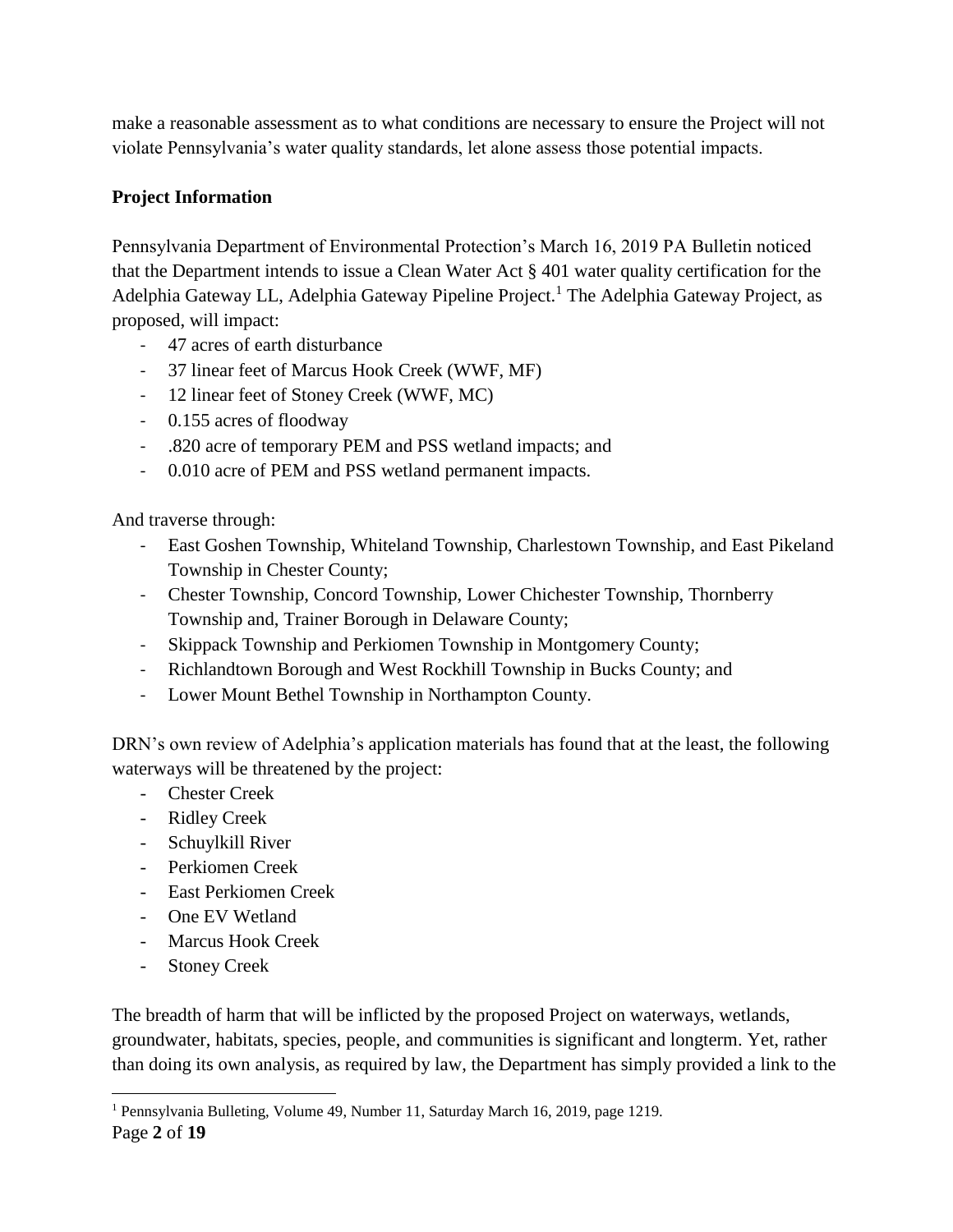FERC EA. DEP cannot issue 401 certification on this basis, as prior to making this decision, DEP must ensure that it has all the proper information and analysis from Adelphia to secure facts necessary to inform the public, and itself, on the Adelphia's compliance with the requirements of a 401 certification. As discussed below the facts and analysis required for DEP to make such an informed decision is absent. Accurate information will not only aid in the Department's decision, but the public's as well, and ensure an opportunity for informed and meaningful participation in the 401 commenting process.

## **DEP Is Failing To Comply With State And Federal Legal Requirements Mandating That It Fully Review And Analyze The Projects Impacts So To Ensure Compliance With Relevant And Applicable Pennsylvania Regulations Prior To Issuing 401 Certification.**

Clean Water Act 401 Water Quality Certification ensures "that the construction operation, and maintenance of the Project will protect water quality in this Commonwealth consistent with the requirements of State law and the Clean Water Act."<sup>2</sup> Therefore, 401 certification must ensure that Adelphia comply with DEP water quality permitting programs, criteria, and conditions established pursuant to PA law, including but not limited to: Discharge Permits (National Pollutant Discharge Elimination System (NPDES)); Erosions and Sediment Control Permits; and Water Obstruction and Encroachment Permits. Yet, DEP is proposing to issue a section 401 water quality certification for the Adelphia pipeline prior to evaluating the information, standards, and requirements identified in Chapter 105.13 and Chapter 105.14 of the Pennsylvania Code, as well as other requirements that exist under PA law and regulations, therefore the DEP's issuance of 401 certification will be unlawful.

#### According to PA law:

For structures or activities where water quality certification is required under section 401 of the Clean Water Act (33 U.S.C.A. § 1341), an applicant requesting water quality certification under section 401 shall prepare and submit to the Department for review, an environmental assessment containing the information required by *subsection (a)* for every dam, water obstruction or encroachment located in, along, across or projecting into the regulated water of this Commonwealth. $3$ 

#### Subsection (a) provides:

For dams, water obstructions or encroachments permitted under this chapter, the Department will base its evaluation on the information required by § 105.13 (*relating to permit applications*—information and fees) and the factors included in § 105.14(b) (*relating to review of applications*) and this section.<sup>4</sup>

<sup>2</sup> 33 U.S.C.A. §§ 1311-1313, 1316, and 1317.

 $3$  25 Pa. Code § 105.15(b) (emphasis added).

 $4$  25 Pa. Code § 105.15(a) (emphasis added).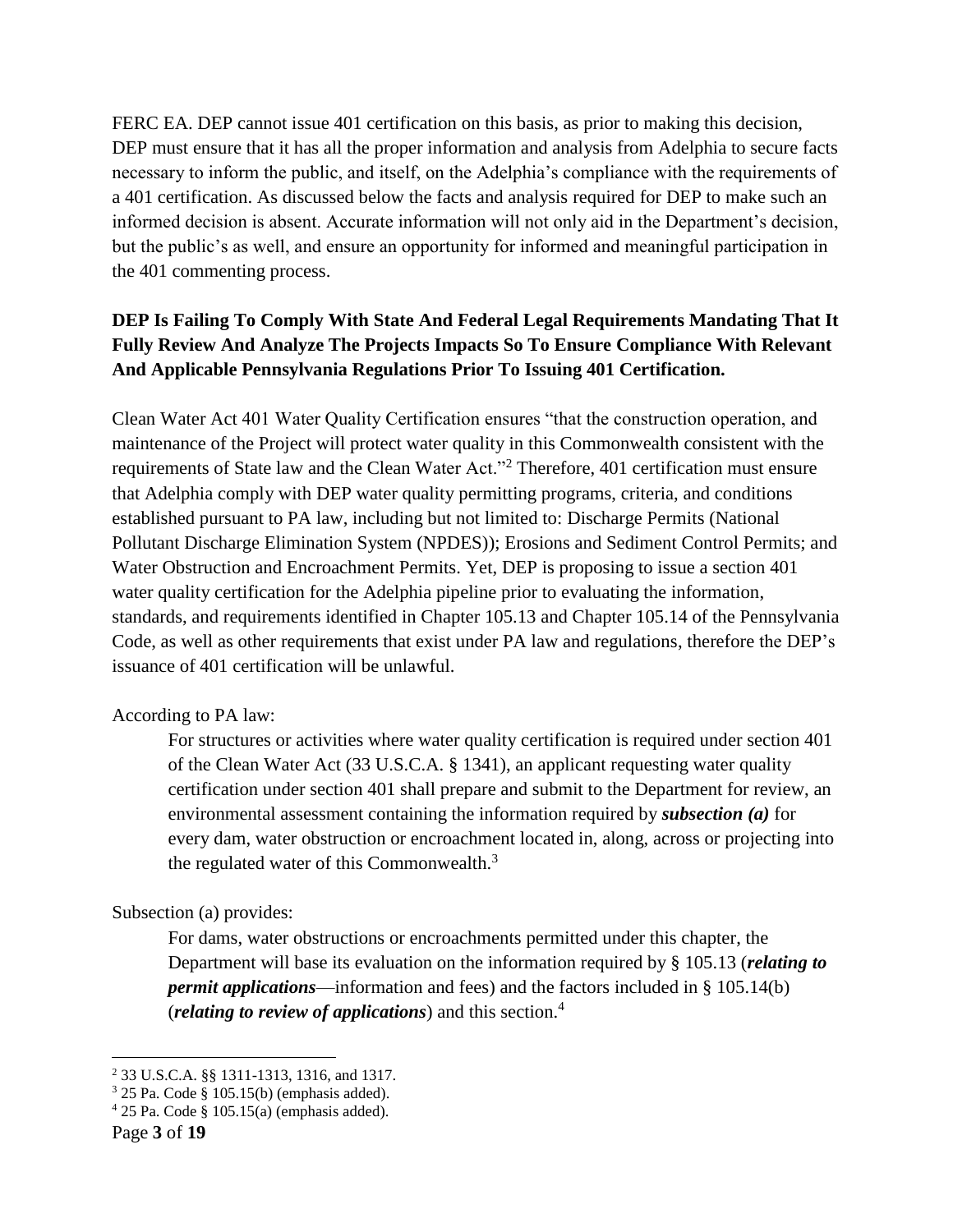The intent is also clearly explained in DEP's policy manual, which provides: "The decision to issue or deny the Commonwealth's applicable Water Obstruction and Encroachment . . . permits provides the *basis and vehicle for granting or denying 401 Water Quality Certification*."<sup>5</sup>

Despite these mandates, the Department has continued to issue 401 water quality certification without all the information required from the permit applicants; it cannot fulfill its mandate that it review certain factors prior to the granting of 401 certification. Where an agency fails to comply with its own procedures, its action is "arbitrary, capricious, or otherwise not in accordance with the law."<sup>6</sup> Because DEP has once again determined that a project merely needs to show compliance after the issuance of the section 401 water quality certification, it is clear the DEP does not intend to undertake this review in the appropriate sequences mandated by law.

The current procedures in place, make 401 water quality certifications themselves a mere promise that the project applicant must eventually obtain a number of substantive state permits that demonstrate compliance with state water quality standards. In other words, certification – originally designed as tools for the state to protect, maintain, and better their water resources as – are now empty-vessels that provide no actionable authority to the project applicant. As the review of the Project's substantive compliance with Pennsylvania's water quality standards takes place afterwards, during DEP's review of the underlying state permits. Such a bifurcated review process is clearly contrary to the express language and intent of the Pennsylvania Code.

While DRN has conceded that the process of 401 water quality certification from the DEP is a rubber stamp, we would still like to highlight the requirements the Department has to ensure such permits can be followed by the entity prior to the actually issuing of water quality certification.

## **The Department Has Denied the Public its Right To Comment In A Meaningful And Informed Way.**

The Clean Water Act provides a clear non-discretionary duty that a state agency issuing a Section 401 water quality certification "**shall establish procedures** for public notice in the case of all applications for certification by it."<sup>7</sup> The DEP has failed to fulfil its duties to the public mandated by CWA section 401 through failing to provide adequate instructions on how to comment and failing to keep its pipeline portal up to date.

<sup>5</sup> Pennsylvania Department of Environmental Protection, Bureau of Water Quality Protection, Water Quality Permitting Policy and Procedure Manual, Document No. 362-2000-001, February 10, 2003. (emphasis added) <sup>6</sup> *See, e.g., INS v. Yang*, 519 U.S. 26, 32 (1996); *Big Horn Coal Co. v. Temple*, 793 F.2d 1165, 1169 (10th Cir. 1986).

 $7\,33$  U.S.C. § 1341(a)(1) (emphasis added)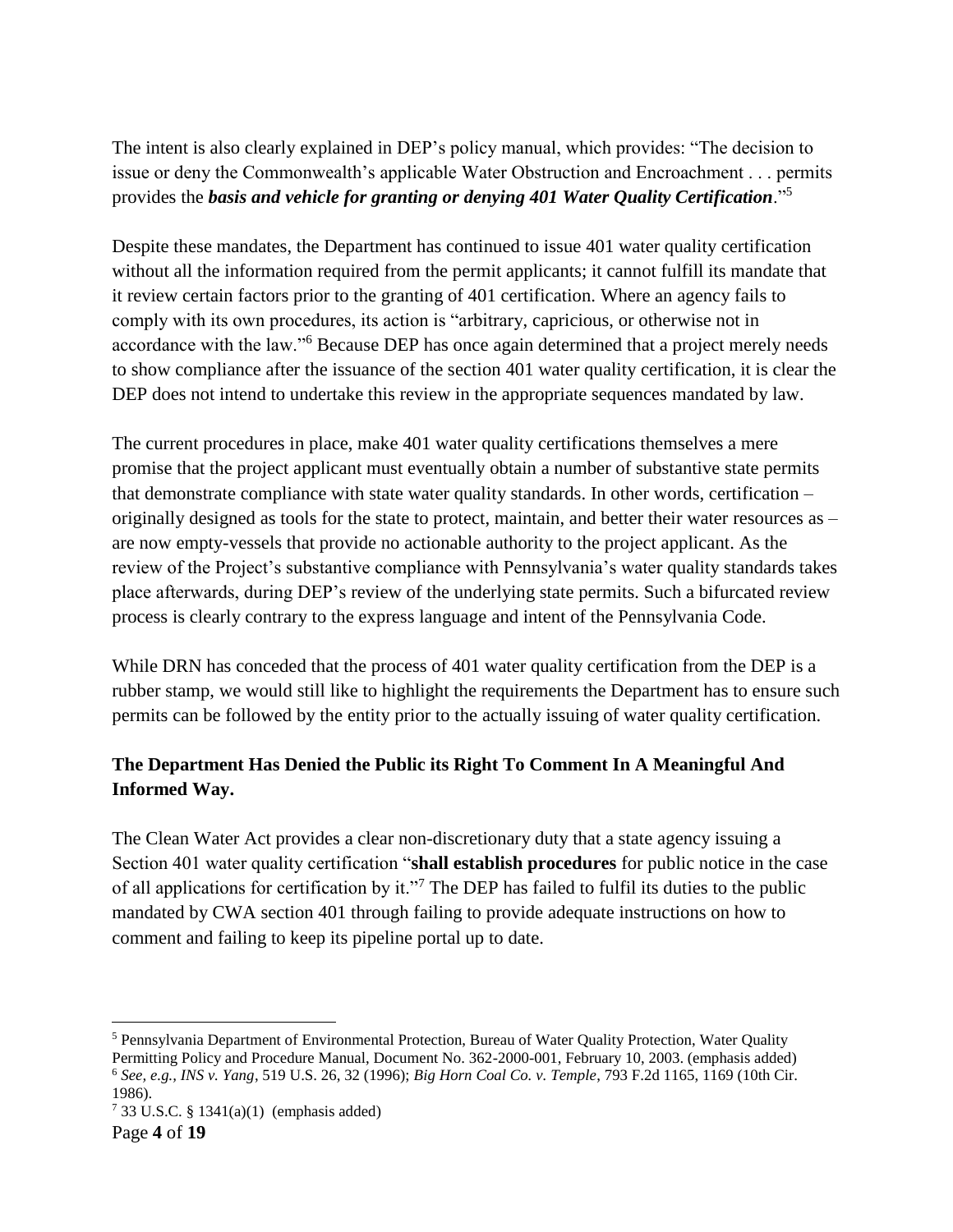The Department has failed to create and maintain an Adelphia Pipeline Portal webpage with respect to the Adelphia Gateway Project depriving the public of valuable information. While there is a webpage for Adelphia, it is listed under community issues and only shows an application for air permits with limited information concerning the Project's potential water permits.<sup>8</sup> The relevant information concerning the 401 water quality certification process and additional Clean Water Act permits is yet to be included. The public must be granted immediate access to all information in DEP's possession regarding the proposed Adelphia Project. This information must be posted on the DEP Pipeline Portal, which DEP still claims functions as a clearinghouse of information for large pipeline projects like Adelphia. This information should be part of the public record in order to ensure the public an opportunity to provide informed and meaningful comments on the project, as there is no legitimate reason for denying the public access to this essential information.

This is not the first time the DEP has neglected to update or maintain pipeline portal websites. This same request has been made by several public trust organizations, including Delaware Riverkeeper Network, for other pipelines and in some instances, DEP has in fact provided this information. Despite the importance of the information for review and analysis of impacts, and despite the fact that DEP has made this same information available on some projects, the same is not true for Adelphia. DEP fails for the Adelphia Project and other pipeline proposals, to provide consistent access to information for each and every proposed pipeline project cutting through the Commonwealth.<sup>9</sup> What information is available is limited and inhibits the public's ability to provide meaningful and thorough review of the impacts of the Adelphia Gateway Pipeline project.

## **DEP Needs to Conduct its Own Environmental Assessment In Order to Issue 401 Water Quality Certification.**

From the lack of materials provided to the public, and the reference to the Federal Energy Regulatory Commission's ('FERC") Environmental Assessment ("EA") in the PA Bulletin Notice, the DEP does not appear to be conducting its own environmental assessment. Instead, it seems to plan to merely rely on FERC's. This is a problem (1) because regulations require DEP to do an environmental review that fits within the scope and requirements of the Commonwealth's unique and state specific water protection laws and (2) there are numerous gaps in information throughout the FERC EA.

<sup>8</sup> *See* https://www.dep.pa.gov/About/Regional/SoutheastRegion/Community%20Information/Pages/Adelphia-Gateway-.aspx.

<sup>9</sup> Atlantic Sunrise record is an example where county reports are missing while DTE/Birdsboro pipeline is not included at all, for example.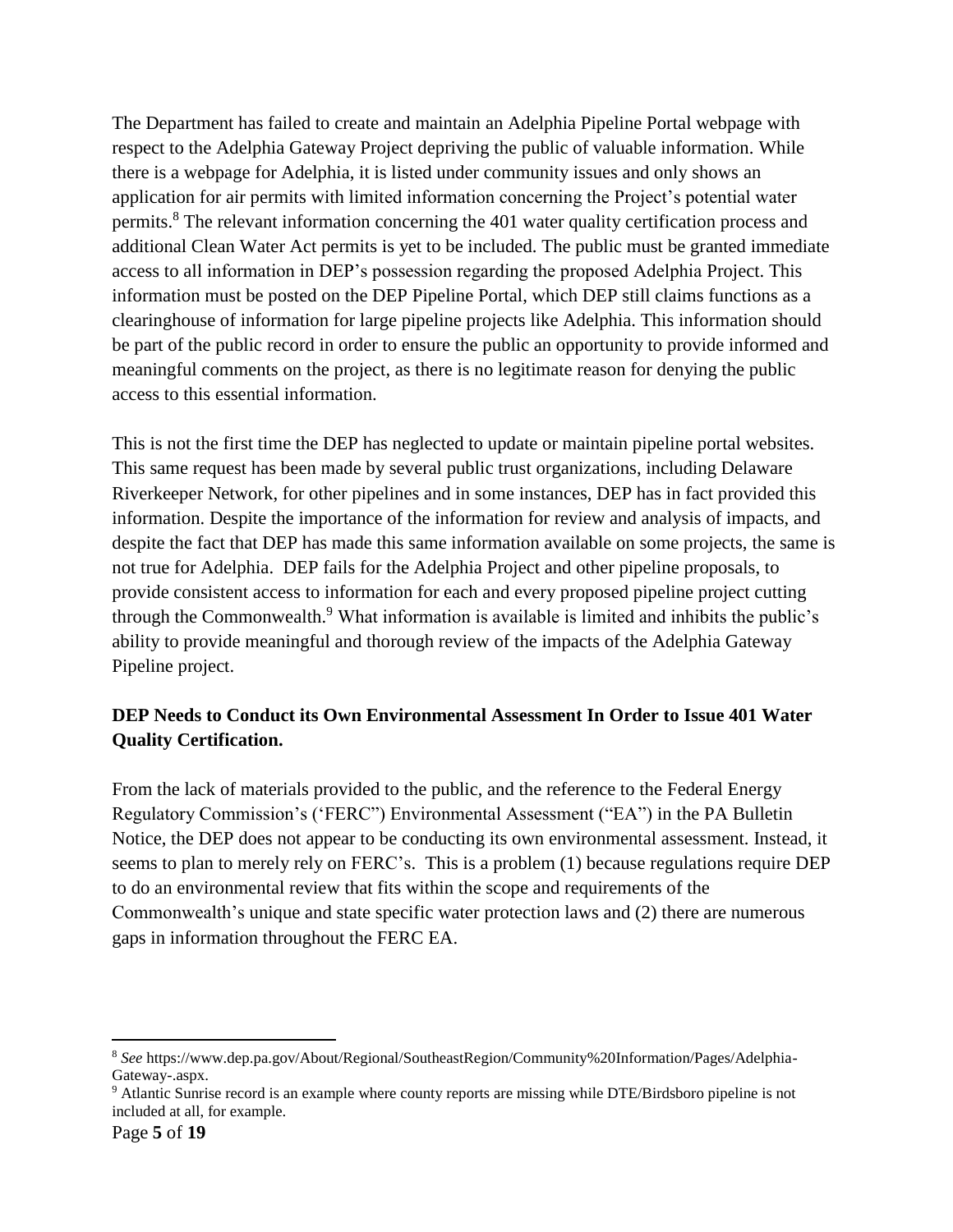a. Under State Regulations, the DEP is required to do an environmental review that fits within the scope and requirements of the Commonwealth's water quality regulatory scheme.

Pennsylvania regulations clearly state that in order to secure Chapter 105 approval and/or Section 401 Water Quality Certification,§ 105.14(b) requires consideration of:

(1) Potential threats to life or property created by the dam, water obstruction or encroachment.

(2) Potential threats to safe navigation created by the dam, water obstruction or encroachment.

(3) The effect of the dam, water obstruction or encroachment on the property or riparian rights of owners upstream, downstream or adjacent to the project.

(4) The effect of the dam, water obstruction or encroachment on regimen and ecology of the watercourse or other body of water, water quality, stream flow, fish and wildlife, aquatic habitat, instream and downstream uses and other significant environmental factors.

(5) The impacts of the dam, water obstruction or encroachment on nearby natural areas, wildlife sanctuaries, public water supplies, other geographical or physical features including cultural, archaeological and historical landmarks, National wildlife refuges, National natural landmarks, National, State or local parks or recreation areas or National, State or local historical sites.

(6) Compliance by the dam, water obstruction or encroachment with applicable laws administered by the Department, the Fish and Boat Commission and river basin commissions created by interstate compact.

(7) The extent to which a project is water dependent and thereby requires access or proximity to or siting within water to fulfill the basic purposes of the project. ….

(8) Present conditions and the effects of reasonably foreseeable future development within the affected watershed upstream and downstream of the dam, water obstruction or encroachment ….

(9) Consistency with State and local floodplain and stormwater management programs, the StateWater Plan and the Coastal Zone Management Plan.

(10) Consistency with the designations of wild, scenic and recreational streams under the Wild and Scenic Rivers Act of 1968 (16 U.S.C.A. § § 1271—1287) or the Pennsylvania Scenic Rivers Act (32 P. S. § § 820.21—820.29), including identified 1-A candidates.

(11) Consistency with State antidegradation requirements contained in Chapters 93, 95 and 102 (relating to water quality standards; wastewater treatment requirements; and erosion and sediment control) and the Clean Water Act (33 U.S.C.A. § § 1251—1376).

(12) Secondary impacts associated with but not the direct result of the construction or substantial modification of the dam or reservoir, water obstruction or encroachment in the area of the project and in areas adjacent thereto and future impacts associated with dams,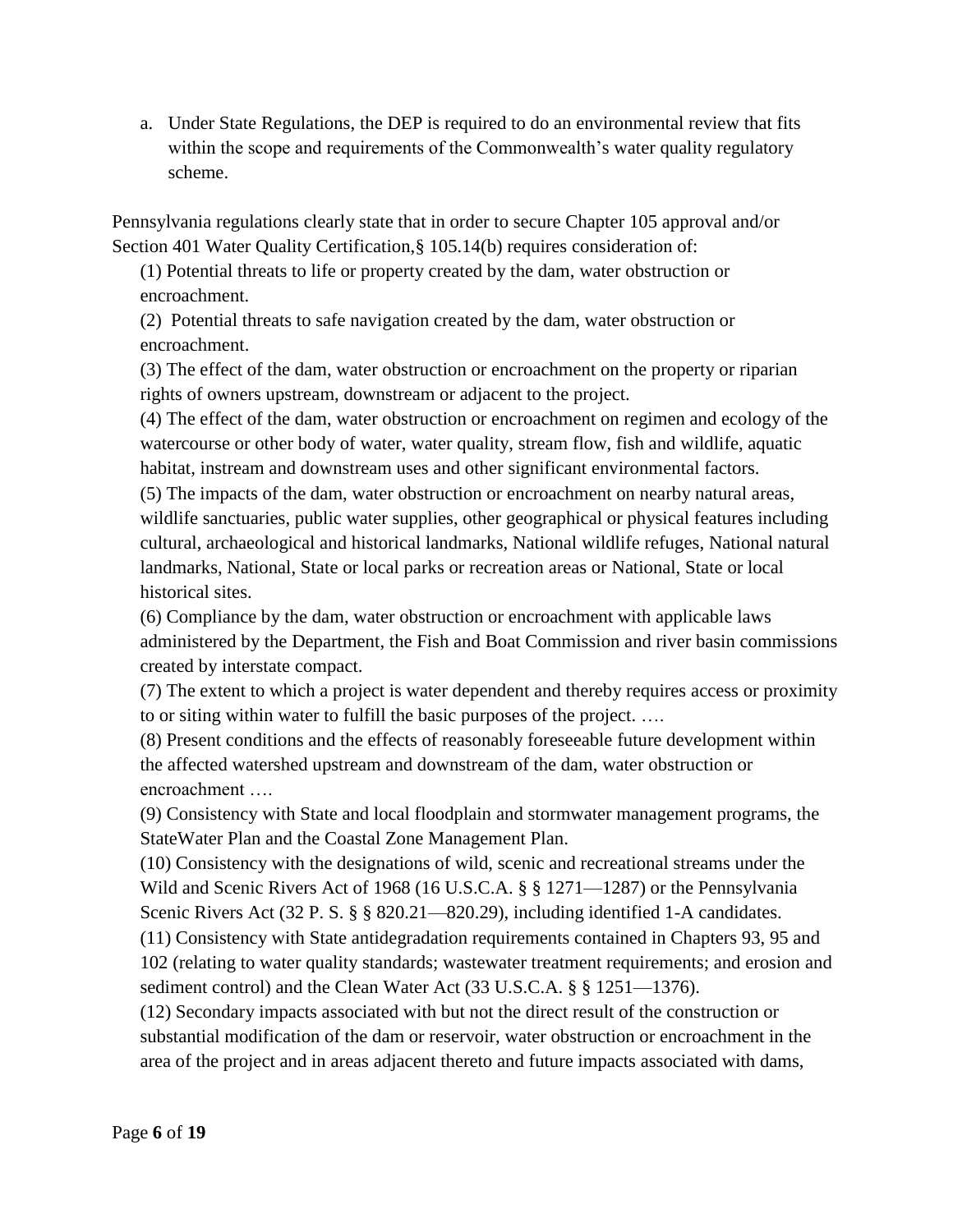water obstructions or encroachments, the construction of which would result in the need for additional dams, water obstructions or encroachments to fulfill the project purpose. (13) For dams, water obstructions or encroachments in, along, across or projecting into a wetland, as defined in § 105.1 (relating to definitions), the Department will also consider the impact on the wetlands values and functions in making a determination of adverse impact. (14) The cumulative impact of this project and other potential or existing projects. In evaluating the cumulative impact, the Department will consider whether numerous piecemeal changes may result in a major impairment of the wetland resources. The Department will evaluate a particular wetland site for which an application.

In addition, the DEP is also required to:

- Identify whether the wetlands being crossed are in fact EV under Pennsylvania's water quality regulatory regime with respect to the protections afforded to wetlands within the state. *See generally* 25 Pa. Code § 96.3(b).<sup>10</sup>
- Verify that the project does not impact an Exceptional value wetland, unless "[t]he project is water dependent. A project is water-dependent when the project requires access or proximity to or siting within the wetland to fulfill the basic purposes of the project."<sup>11</sup>
- Verify that the Project will not have an adverse impact on "Exceptional Value" wetlands, as described by 25 Pa. Code § 105.18a.

None of these specific regulations have been analyzed by the provided FERC EA, and, if the DEP insists on not conducting its own proper review prior to certifying the Project, there is no way for the public to be sure that degradation and other environmental harms will not result from the Project. Pipelines using the construction techniques proposed by Adelphia, inflict stream, wetland, water quality and groundwater degradation contrary to the above criteria that guide Chapter 105 and 401 Certification decisionmaking. These impacts to the environment are not limited to the time period in which the right-of-way is disturbed, but can result in long lasting consequences. From the lack of materials provided, DEP's 401 water quality certification analysis will not consider or address these many pathways of degradation nor determine that this degradation will not result in violation of Pennsylvania's water quality standards and applicable review criteria. Given the current state of the application, 401 Certification cannot be justified when reviewed against § 105.14(b) and the various standards it incorporates.

b. Even if the DEP, were to ignore this mandate numerous gaps still exist in the FERC EA, therefore it cannot be used as a basis for the issuance of 401 water quality certification.

<sup>&</sup>lt;sup>10</sup> The Department may not grant a permit or authorization for a proposed project "located in, along, across, or projecting into an exceptional value wetland, or otherwise affecting an exceptional value wetland" if the dam, water obstruction, or encroachment will have an "*adverse impact on the wetland"* as determined in accordance with §§ 105.14(b) and 105.15.

<sup>11</sup> 25 Pa. Code § 105.18a (a)(2).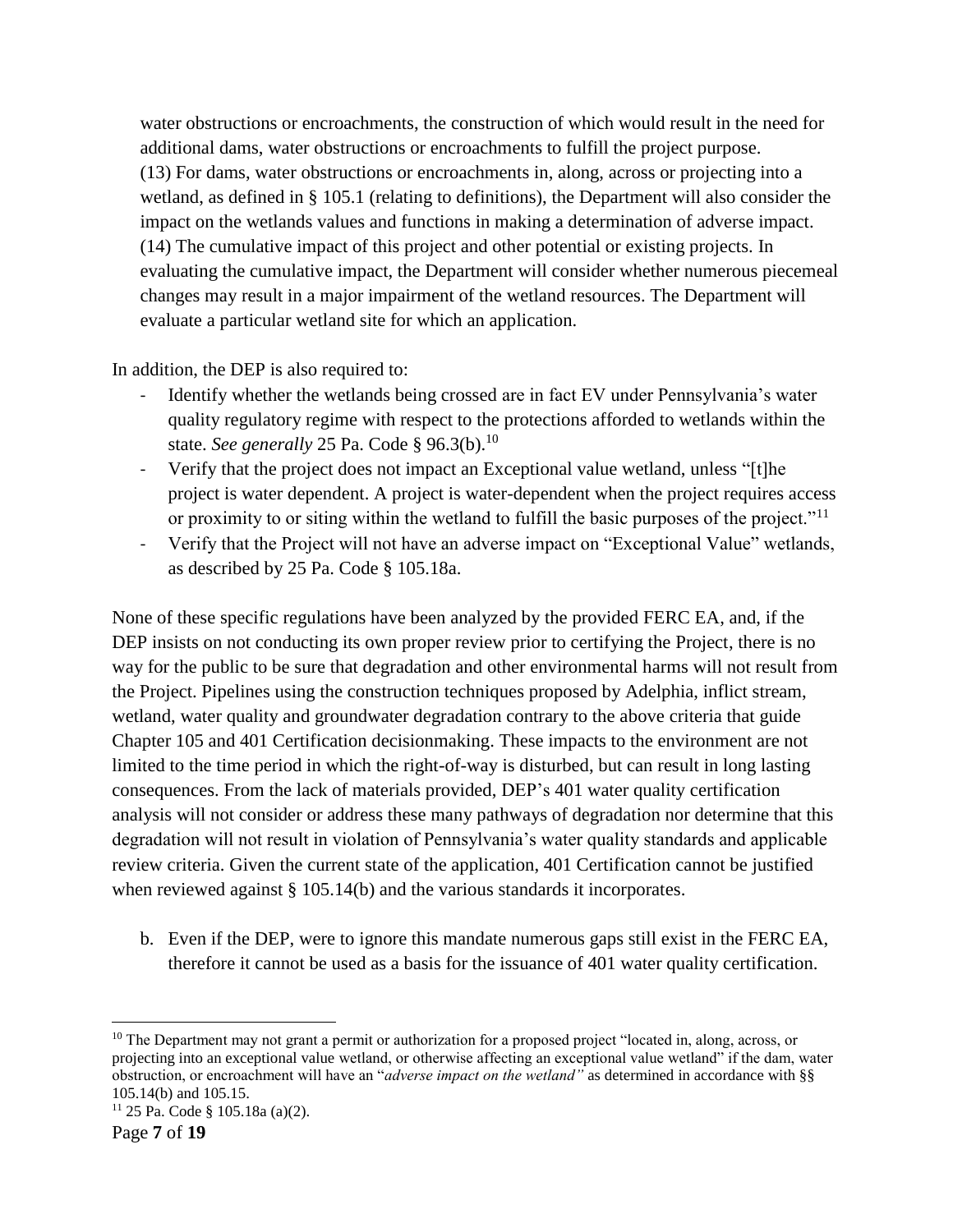The Delaware Riverkeeper Network in the attached comments has identified numerous areas where gaps in FERC's EA exist. For a complete list see Section XIV in Delaware Riverkeeper Network's Comment on Adelphia Gateway Project, Environmental Assessment, February 28, 2019, attached as exhibit C. FERC's EA has indicated numerous areas where Adelphia's analysis is wholly incomplete, and if allowed to proceed on this basis will result in a misidentification of the appropriate conditions to protect the waters of the Commonwealth.

In order to prevent this DEP must require Adelphia to remedy these gaps in information including, but not limited to providing information concerning:

- Assess the functions and values of wetlands that will be encroached and ensure that they will be restored with none or minimal degradation. Including, ensuring protections for EV wetlands are in place and any impacts identified and mitigated for the harms such practice can cause.
- Establish construction practices that reduce removal or pre-existing vegetation, limit the building envelope, and prevent complications during construction are in place.
- Identify how the pipeline will mitigate any methane releases as Adelphia's EA simply states that because methane is lighter than air there is no cause for concern of contamination. See DRN's EA Comment to FERC, attached as exhibit C.
- Ensure that Adelphia has thoroughly assessed, using proper tools and data the potential for the Project to impact and degrade wetlands and streams in the commonwealth.
- Analyze potential impacts that the Project could have during construction in contaminated areas and sites and develop a plan to properly identify the threats of exposure and mitigate them. Reference to section in Adelphia comment that establishes they are yet to actually plan out and establish threats for the HDD in contaminated sites. See DRN's EA Comment to FERC, attached as exhibit C.

Given all of these missing pieces, coupled with the missing, inaccurate, and deficient information documented in this and other comments, it is impossible for the Department to assert that the Project will not violate any state water quality standards.

# **DRN Field Monitoring and Documentation of the Reality of Pipeline Construction, Operation & Maintenance – Both In Compliance with the Law and In Violation of the Law – Shows These Projects Irreparably Harm Rivers, Wetlands and Streams.**

Adelphia contends that the Project will be constructed in full compliance with all applicable state laws, and that in temporary workspaces and restored areas the natural landscape will return to its former, or somewhat altered but healthy ecological status. In fact, experience shows that neither is true. The Delaware Riverkeeper Network has found that the construction methods proposed necessarily result in environmental harms and failures of mitigation/restored areas to return to ecological health.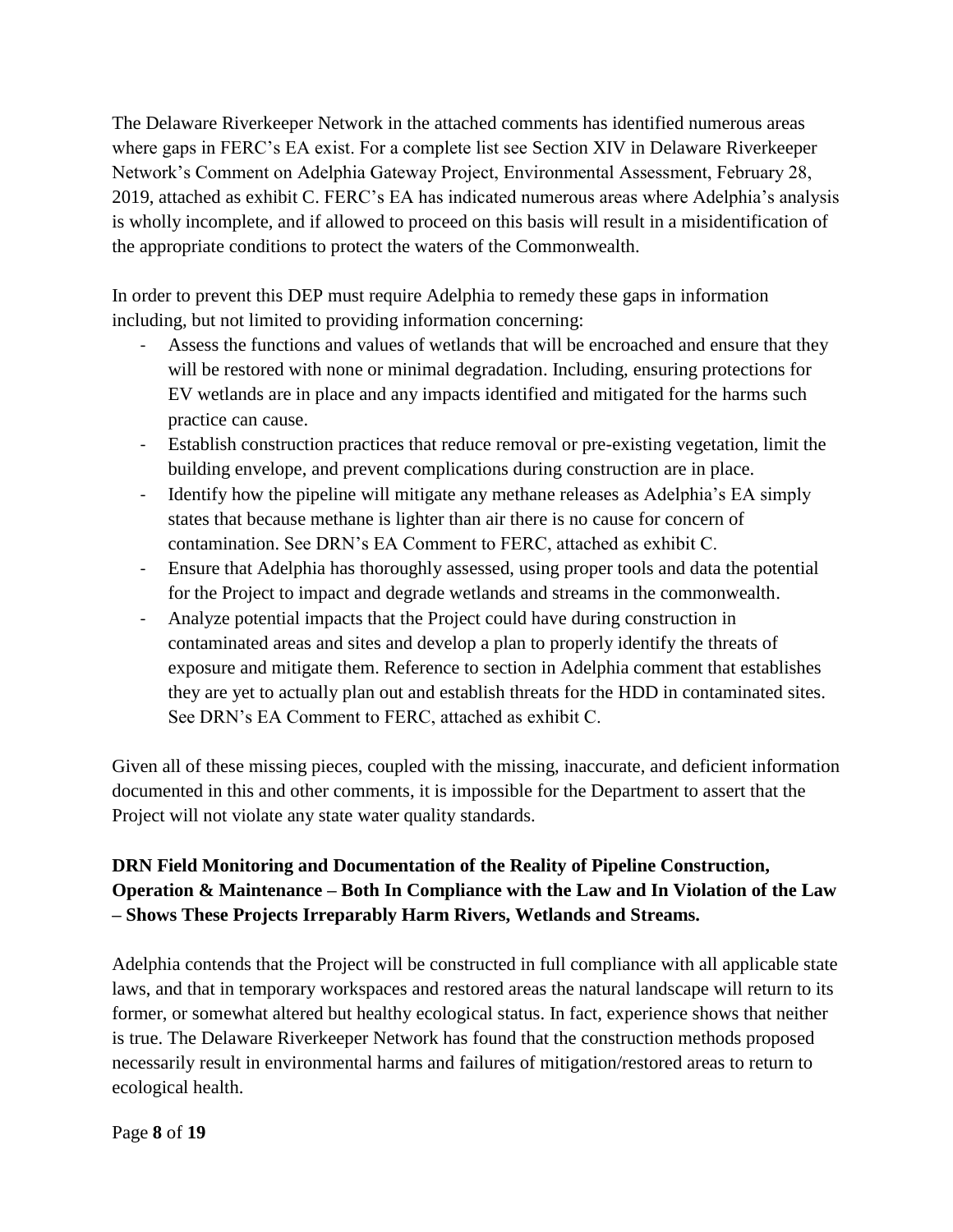As the result of document reviews and field investigations during construction of three sections of pipeline -- the TGP 300 line upgrade, TGP Northeast Upgrade Project (NEUP), and Columbia 1278 pipeline -- in the Upper Delaware River Basin the Delaware Riverkeeper Network documented:

- over 60 instances where best management practices (BMPs) were not present, inadequate or not functioning or in need of repair, maintenance or reinforcement,
- 4 instances of fueling being conducted in wetlands or near waterbodies,
- dozens of instances of poor signage and staking and mapping errors which sometimes led to impacts off of the permitted Right of Way (ROW), loss of trees outside the ROW, and inaccurate mitigation calculations,
- thermal impacts, extreme (and unreversed) soil compaction, nutrient impacts, benthic invertebrate changes from pipeline cuts, including for streams with exceptional value, high quality and or C-1 anti-degradation classifications,
- discrepancies between pipeline company monthly compliance reports and what work and activities to meet compliance and avoid pollution were actually occurring or not occurring on the ground. We also noted excessive lag time in the filing and/or public release of construction reports making for difficult follow up in the field. DRN documented too few pipeline inspectors and a lack of oversight person-power for these extensive linear projects that spanned many miles and where work was going on simultaneously along the routes with little independent oversight.

Based on first hand observations and monitoring, the Delaware Riverkeeper Network has concluded:

- Interstate natural gas pipeline projects result in a multitude of environmental impacts that inflict high levels of unnecessary ecological damage – this damage is not avoided, nor properly mitigated, despite the resource reports that are drafted or the guidance provided by FERC or other federal or state agencies;
- Violations of environmental laws are common place and an accepted part of pipeline construction – and compliance outweighs penalties and violations to the detriment of the environment and the public;
- Construction problems and potential violations are not properly responded to by the company, by FERC or by other state or federal agencies and mitigation does not undo the harms inflicted -- as a result of both, pipelines inflict enduring and/or repetitive harms on natural resources; and
- Current or proposed guidance from FERC or other regulatory agencies do not prevent, avoid, or otherwise mitigate these ecological and public harms or the multitude of bad practices used by the pipeline companies.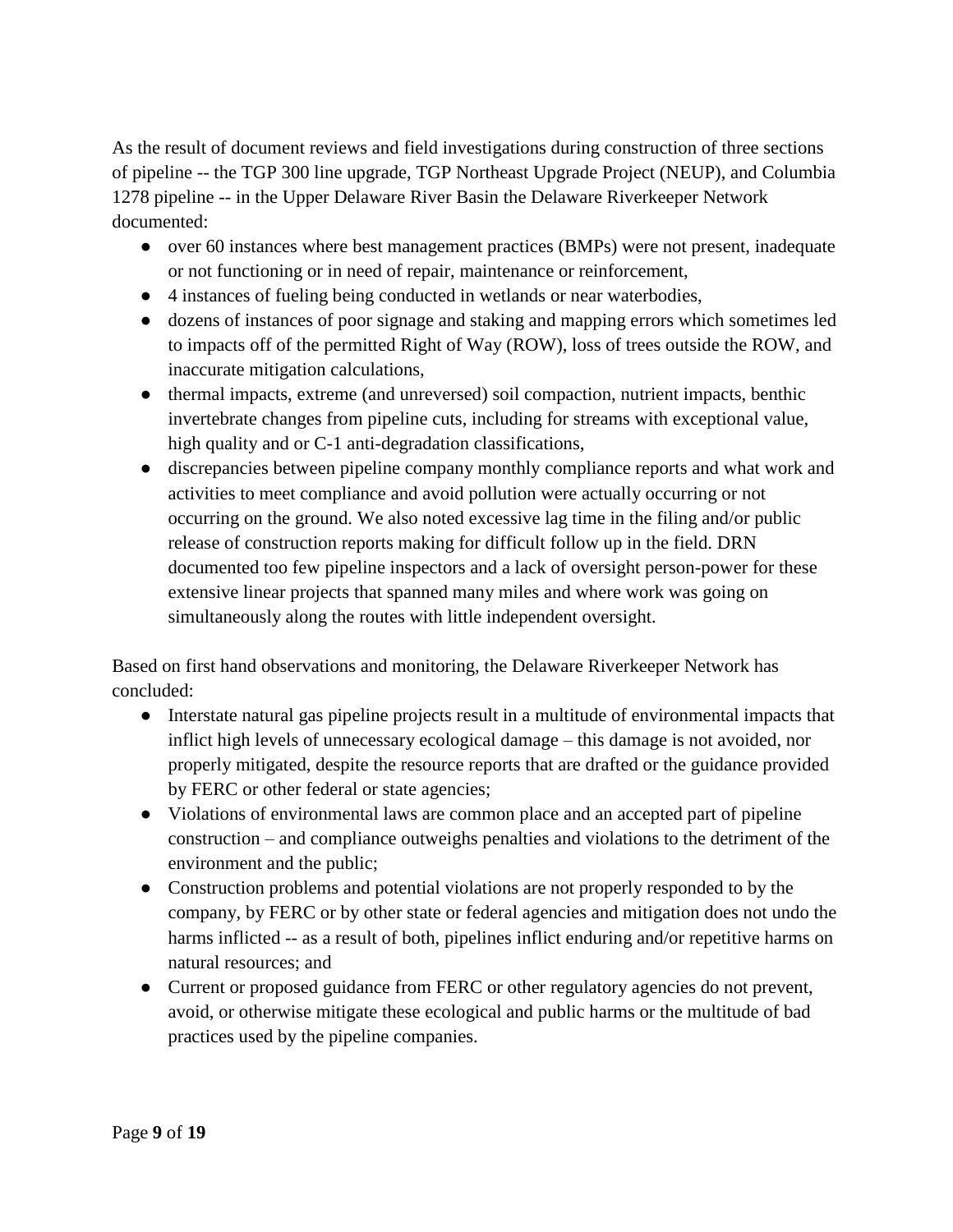Attached please find: *Field Monitoring Report, Pipeline Construction & Maintenance Irreparably Harms Rivers, Wetlands and Stream., Addendum to Comment for the PennEast Pipeline,* a compilation of Delaware Riverkeeper Network generated technical documents, reports and observations compiled as the result of field monitoring which support, inform and expand upon these conclusions. Our observations in the field demonstrate and document that construction, operation and maintenance practices like those being proposed by the PennEast pipeline company, even when followed in full compliance with regulatory standards, results in unavoidable, unmitigated and irreparable harm and violations of state water quality standards and wetlands protections. In addition, DRN monitoring has documented that over and above these impacts, violations of law are commonplace during pipeline construction, operation and maintenance and as a result the violations of law, including water quality standards and wetland protections, are further exacerbated. The DEP's analysis needs to build in a consideration of the inevitable impacts and implications of construction activity for the project that will necessarily involve violations of the laws governing the construction activity.

# **THE DEP Should Wait until After the Stakeholder Process for Chapter 105 Program is Completed in Order to Issue 401 Water Quality Certification or any other permits to Adelphia.**

DEP is currently undergoing an 8 month stakeholder process of its Chapter 105 program that convened its first meeting of stakeholders in January, 2019, largely due to gross water pollution impacts from Sunoco pipeline/Mariner East pipeline construction in the Commonwealth that were permitted under current Department guidance and regulations.<sup>12</sup> There is an Alternatives Analysis (AA) Stakeholder Workgroup and an HDD Stakeholder Work Group meeting to determine and draft up needed changes in the guidance documents to work to ensure extreme harms to the environment do not continue to be repeated time and time again as has been the case on so many pipelines cutting across the Commonwealth to date.

In the case of the AA stakeholder group, they are reviewing current practices by the DEP to ensure that if an applicant for Chapter 105 is proposing impacts to a waterbody, the applicant is actually required to conduct a thorough and complete Alternatives Analysis that demonstrates that there is no practicable alternative to the proposed activity that will not involve an aquatic resource or have less adverse impact on the resource, and would not have other significant adverse impacts on the environment. Once the groups have agreed on changes, DEP will be drafting new guidance and putting the guidance out for at least a 60-day public comment period, likely in the summer or fall of 2019. For DEP to begin review and possibly permit the Adelphia pipeline before this extensive review of the Chapter 105 process is established and finalized after public input, would be premature and reckless to protection of our freshwater.

Page **10** of **19** <sup>12</sup> Group was a result of *Clean Air Council, The Delaware Riverkeeper Network, and Mountain Watershed Association, Inc v. Commonwealth Department of Environmental Protection and Sunoco Pipeline L.P* litigation.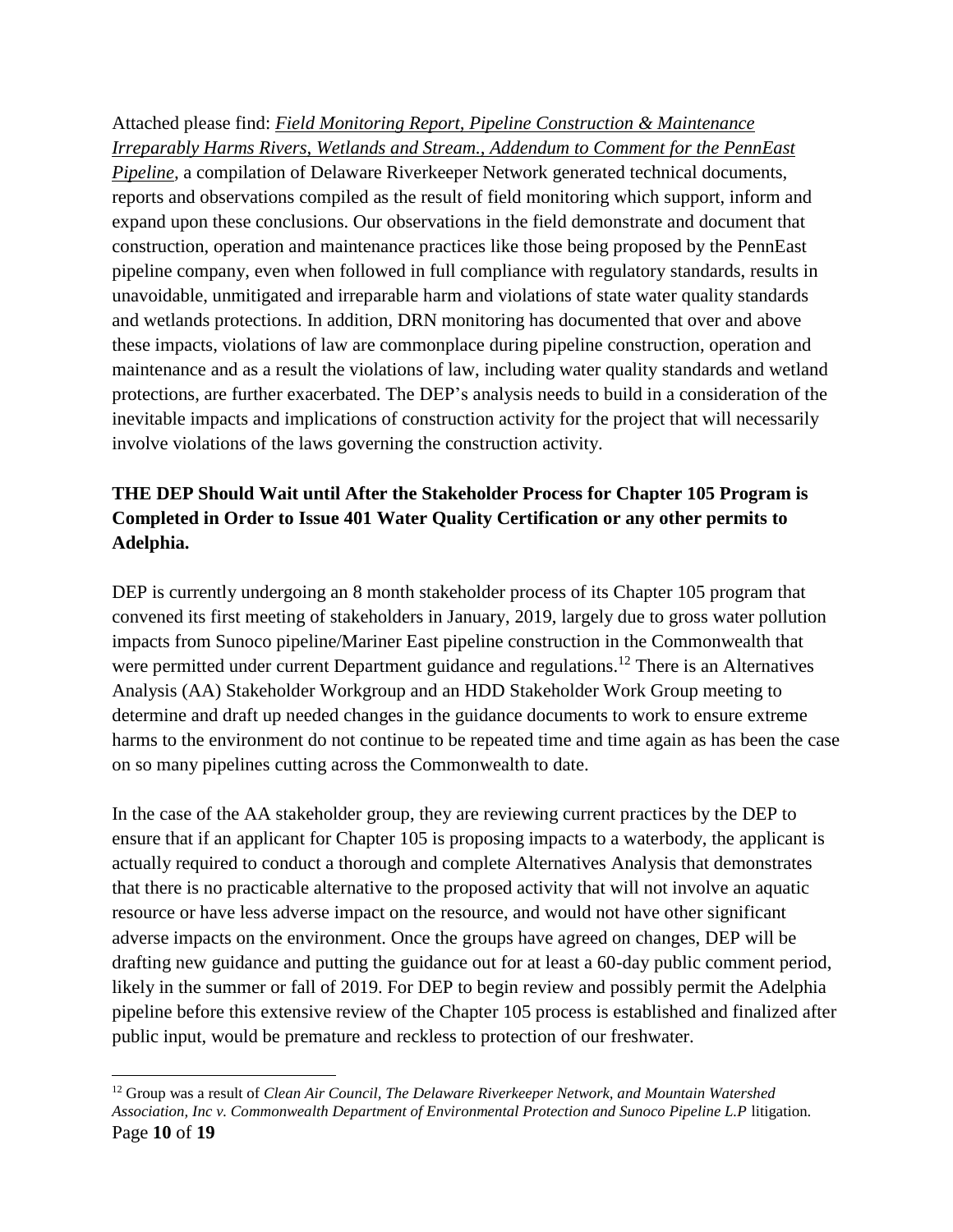## **In Addition to the Permits Sought, Adelphia Should be Required to Obtain a NPDES Permit For Construction of the Project**

There are numerous instances of unlawful sediment discharges from pipeline construction projects across the state, and neither the Chapter 102 permit, nor the Chapter 105 are designed to regulate such discharges pursuant to the Clean Water Act. Rather, these discharges trigger then need for pipeline applicants, such as Adelphia, to obtain a National Pollutant Discharge Elimination System ("NPDES") permit for construction of the project. Based on Adelphia's proposed construction activities, sediment discharges into waters of the United States is inevitable. As such, Adelphia must apply for a NPDES permit prior to these construction activities or it is highly likely that it will violate the Clean Water Act, and be exposed to significant civil penalties.

A NPDES permit would provide greater protections for the waters of the Commonwealth as opposed to the state permits Adelphia is required to obtain for construction purposes. The ESCGP-3 Chapter 102 permit, which Adelphia is required to get to monitor such discharges, is a state permit issued pursuant to the Pennsylvania Clean Streams Law that has limited purpose and scope and falls short of the protective measures found in NPDES permits. NPDES permits require additional environmental protections, more exact stormwater volume calculations, additional riparian buffer protections, more public participation opportunities, and higher enforcement penalties. NPDES permits also subject permittees to stricter and more publicly accessible record keeping requirements, allowing for the public to inspect and monitor a project's compliance with the Clean Water Act.

Given the plethora of unlawful discharges that plagued the Mariner East 2 pipeline project, and the failure of the Clean Streams Law penalty provisions to deter such discharges, the Commonwealth must mandate that every pipeline project, including Adelphia's, apply for a NPDES permit for construction activities. Absent this requirement DEP cannot certify that the project will not violate Pennsylvania's water quality standards.

**Construction of the Adelphia Pipeline Will Inflict Significant, Unnecessary and, Avoidable Harm on Water Resources, Pennsylvania Communities, and the Environment as Trustee as the State's Natural Resources, it is imperative that the Department Deny these Applications.**

Construction, operation and maintenance of the Adelphia Pipeline will inflict significant and long-term effects on waterways, wetlands, groundwater, floodplains, soils, plants, animals, habitats, and people. These impacts are discussed in detail in the attached comments.<sup>13</sup> In

Page **11** of **19** <sup>13</sup> For impacts specific to the Adelphia project see DRN's EA Comment to FERC, attached as exhibit C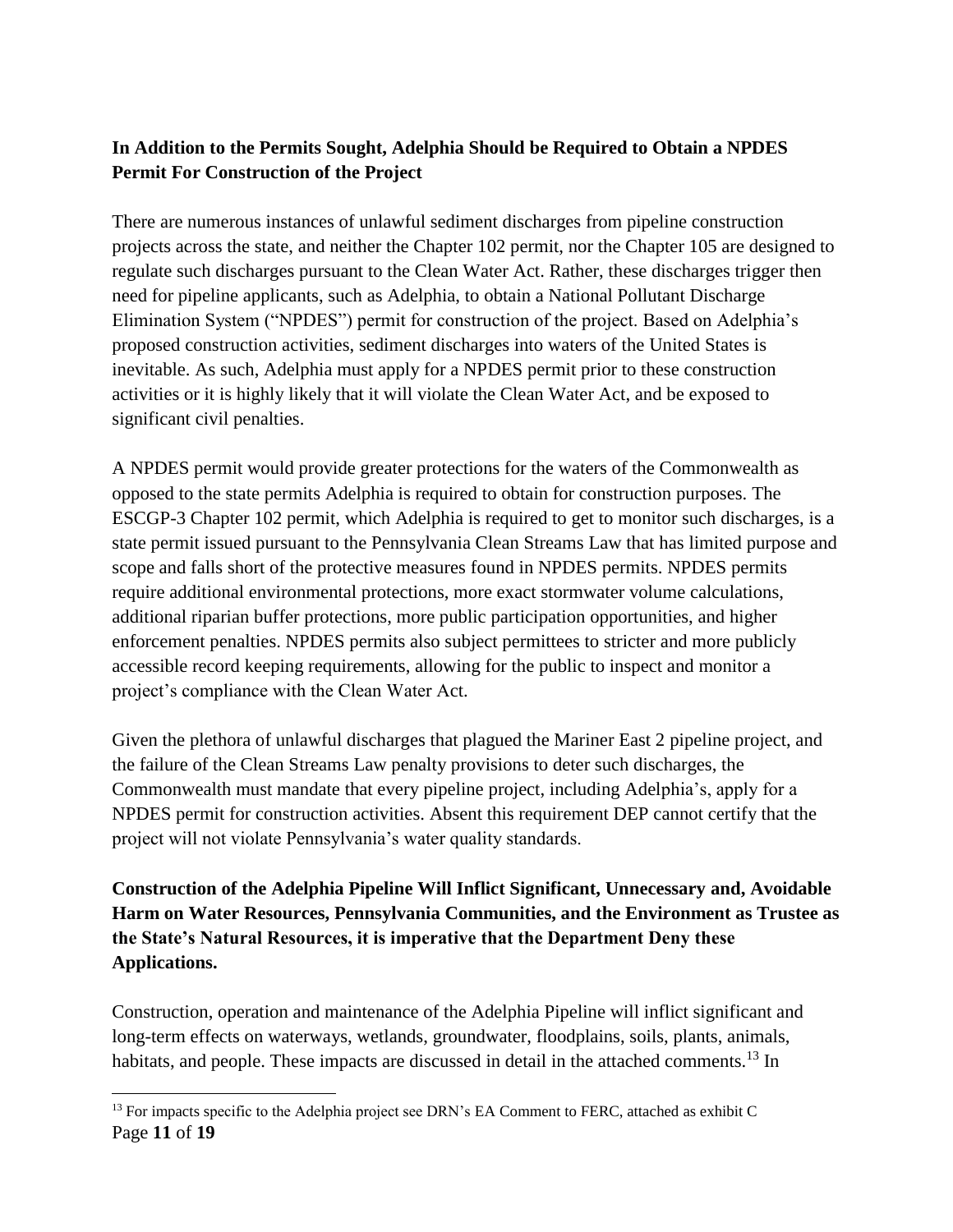addition to the direct environmental impacts of construction of the Project, the operation of the Adelphia Project will induce more hydraulic fracturing in the state of Pennsylvania and commit more consumers to the use of fossil fuels, thereby contributing to climate change and its disastrous environmental impacts across the globe. These indirect impacts Adelphia will induce and support will bring an additional set of harms to our air, water, forests, natural resources, and environments that must be, and have not been, considered by the DEP. Individually and collectively each of these – the pipeline, the gas drilling, and end uses – will inflict harm that rises to the level of constitutional concern and violation.

#### Section 27 states:

The people have a right to clean air, pure water, and to the preservation of the natural, scenic, historic and esthetic values of the environment. Pennsylvania's public natural resources are the common property of all the people, including generations yet to come. As trustee of these resources, the Commonwealth shall conserve and maintain them for the benefit of all the people.<sup>14</sup>

At its very core, both the individual environmental rights clause and the public trust clauses of Article I, Section 27 of the Pennsylvania Constitution embody a non-degradation concept placing it on the trustees, in this case the DEP, to ensure that the resources of this state are protected from projects that seek to infringe on an individual's right to a clean and healthful environment. Section 27 is among the rights set forth in Article I of the Pennsylvania Constitution, more commonly called the Declaration of Rights. The Declaration of Rights contains those rights that "guard against the transgressions of the high powers which we have delegated" in the other Articles of the Pennsylvania Constitution.<sup>15</sup> Everything in Article I, including Section 27, "is excepted out of the general powers of government and shall forever remain inviolate."<sup>16</sup> In other words, the people did not delegate to government the authority to trample on their inherent rights protected by Article I.<sup>17</sup>

The Pennsylvania Supreme Court has made clear that by virtue of Article I, Section 27, there is a duty on all government officials to engage in informed decisionmaking with regards, to the environment. To ensure that they "refrain from unduly infringing upon or violating the right" to a healthy environment, and fulfill the government's duty as outlined in the Pennsylvania Constitution, "to prevent and remedy the degradation, diminution, or depletion of our public natural resources." DEP is a trustee of the State's natural resources for the benefit of present and

<sup>14</sup> Pa. Const. Art. I, § 27.

<sup>15</sup> Pa. Const. Art. I, § 25; *Robinson Tp., Washington County v. Com.*, 83 A.3d 901, 948-49 (Pa. 2013) (hereinafter referred to as "*Robinson II*"); *Pennsylvania Environmental Defense Foundation v. Commonwealth*, 161 A.3d 911, 916 (Pa. 2017) (hereinafter referred to as "*PEDF*").

<sup>16</sup> Pa. Const. Art. I, § 25.

<sup>17</sup> *Robinson II*, 83 A.3d at 947-48 (plurality); see also *PEDF*, 161 A.3d at 916.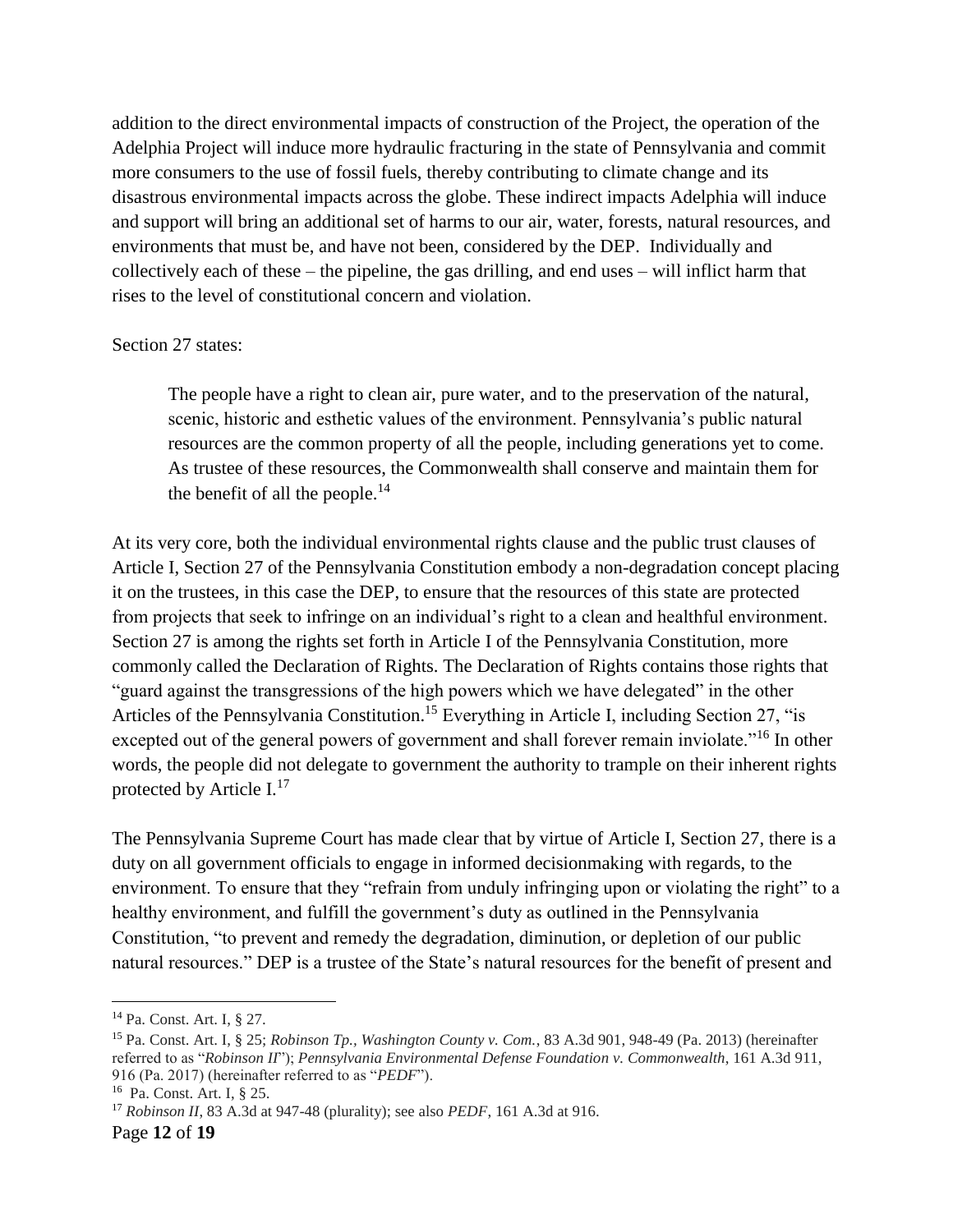future generations. As trustee of our natural resources, DEP must fulfill the duties put upon it, those of prudence, loyalty and impartiality. Therefore, DEP must consider the science, facts, and law when evaluating permits and render a decision that will avoid degradation of our environment.

An after-the-fact review by DEP or one that fails to thoroughly evaluate the impacts of a project on an individual and cumulative level cannot be justified by state law or constitution. The government cannot properly respect the limits placed on it by the people unless it actually analyzes what the impact of its actions will be. To know what the impacts would be, the government must first identify the resources to be impacted and what uses, functions, values, or ecological services they provide. If insufficient information exists to determine if an intrusion into protected rights will occur (i.e. degradation may occur), or if the available information is insufficient to inform about the degree of intrusion, the government must at a minimum require the information to be obtained (or obtain it itself).<sup>18</sup> Using data that is capable of identifying both the type of resources to be impacted, and also the degree of environmental impact on the potentially-affected resources. This duty exists, even in addition to whatever statutory or regulatory authority the DEP has.

Ideally, if the government has done a pre-action analysis sufficient to inform about the intrusion, and it acts, there will be a basis from which to judge the government's decision. Challengers, of course, may muster their own data to rebut the government's view. But, as explained, the lack of data to support a governmental action–such as a permit approval–is itself a violation because the Department must have informed itself about whether its action may cause degradation and if so, what could be done to avoid the harm.<sup>19</sup>

As this comment and supporting documentation make clear, DEP cannot constitutionally justify 401 water quality certification for the Adelphia Gateway Project because the DEP cannot meet its constitutional obligations based on the science, facts, and data that have been provided by Adelphia. Further, it is clear there is no compelling state interest that supports a decision to approve Adelphia. Adelphia is a private company seeking to secure private profits, the Project is not needed by the public but wanted by private interests. All the way around, it is clear that Adelphia is yet to prove that it can meet the proper state, federal, and Constitutional requirements and must be denied all the approvals it currently seeks.

## **DRN asks the DEP Fulfill its Constitution and Legal Duties to the People Of Pennsylvania and Deny Adelphia its 401 Water Quality Certification.**

 $\overline{a}$ <sup>18</sup> *Robinson II*, 83 A.3d at 952 (plurality); see also id. at 983 n.60 (describing trust beneficiary's rights to information necessary to enforce rights or trust limitations).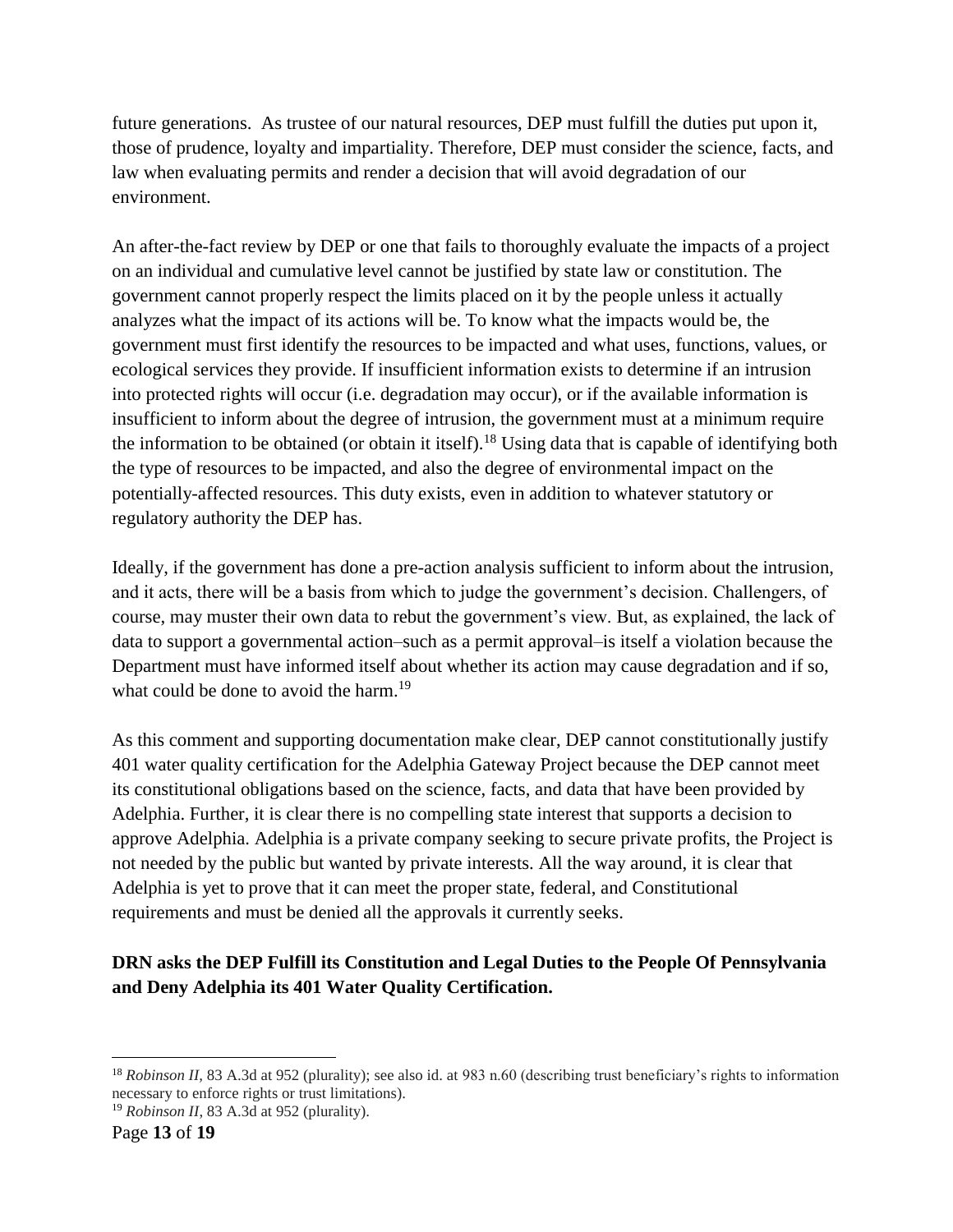One of the benefits of living next to a stream or other natural body of water is the increased property value those riparian rights bring as well as the recreational and quality of life benefits that can be enjoyed. But the cut of a pipeline diminishes all of these rights and benefits of living near a waterway. Property values are demonstrably harmed by the presence of a pipeline.<sup>20</sup> Aesthetic qualities, ecological health of a stream and instream populations such as fish are diminished due to a pipeline's stream cuts and permanent loss of riparian vegetation essential for healthy riparian and instream habitat. Ecological and aesthetic harm translates into diminished recreational enjoyment and opportunities as well as a diminished ability to enjoy the environment and one's property.

The Department is charged with the duty of protecting the waterways of Pennsylvania and empowered to do so through the Clean Water Act § 401 certification. As the EPA themselves has stated, "Clean Water Act §401 water quality certification provides states and authorized tribes with an effective tool to help protect water quality, by providing them an opportunity to address the aquatic resource impacts of federally issued permits."<sup>21</sup> In fact, it was a FERC regulated project where the Supreme Court of the United States reiterated the rights and power vested in a state with through § 401 certification in the following way:

State certifications under § 401 are essential in the scheme to preserve state authority to address the broad range of pollution, as Senator Muskie explained on the floor when what is now§ 401 was first proposed:

"No polluter will be able to hide behind a Federal license or permit as an excuse for a violation of water quality standard[s]. No polluter will be able to make major investments in facilities under a Federal license or permit without providing assurance that the facility will comply with water quality standards. No State water pollution control agency will be confronted with a fait accompli by an industry that has built a plant without consideration of water quality requirements." 116 Cong. Rec. 8984 (1970).

These are the very reasons that Congress provided the States with power to enforce 'any other appropriate requirement of State law,' 33 U.S.C. § 1341(d), by imposing conditions on federal licenses for activities that may result in a discharge, <sup>22</sup>

This power is under attack, not just by the abdication of responsibility by the DEP, but the president himself, who signed an executive order with the intent to undo the rights and protections CWA  $\S$  401 guarantees to the states.<sup>23</sup> The Pennsylvania DEP has a chance to show

<sup>20</sup> *See, e.g.*, Review of INGAA Foundation Report, "Pipeline Impact to Property Value and Property Insurability", Key Log Economics 3/11/2015.

<sup>21</sup> Environmental Protection Agency, *Clean Water Act Section 401 Water Quality Certification: A Water Quality Protection Tool For States and Tribes*., pg. 1.

<sup>22</sup>*S. D. Warren Co.* v. *Maine Board of Environmental Protection et al,* 547 U.S. 370 (2006) (Quote from the unanimous U.S. Supreme Court decision affirming the State of Maine's certification authority over a Federal Energy Regulatory Commission dam relicensing.).

Page **14** of **19** <sup>23</sup> Executive Order, "Promoting Energy infrastructure and Economic Growth", Signed April 10, 2019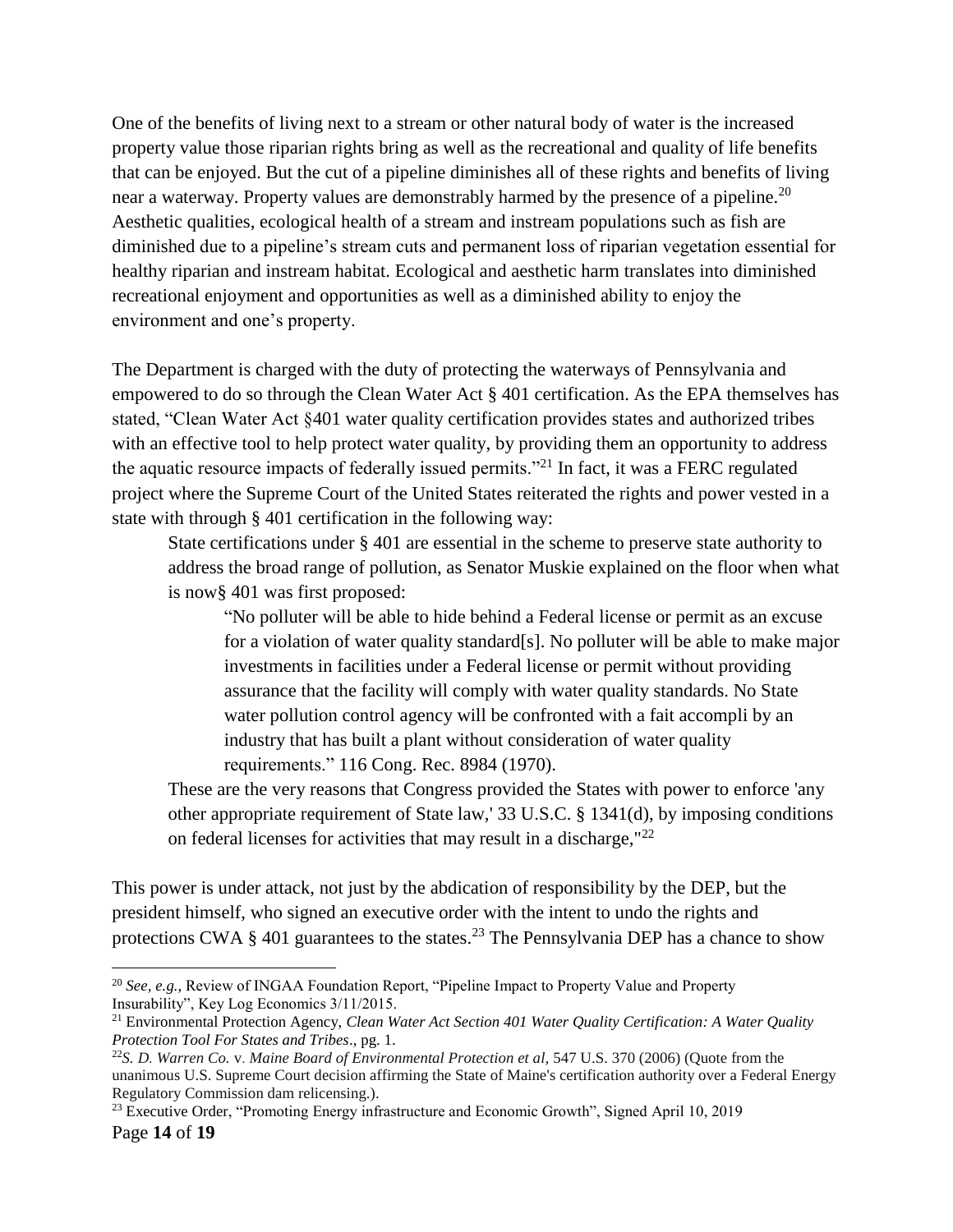that it takes protections of the waters of the commonwealth seriously and act in a meaningful by acting on its regulatory and Constitutional duty and protecting the waters of the Commonwealth.

The facts, law, data, and science make clear that DEP cannot legally, constitutionally and/or defensibly support issuing Water Quality Certification for the Adelphia Gateway pipeline. For all of these reasons, the DEP must deny Water Quality Certification for the Adelphia Gateway pipeline.

### **Respectfully submitted,**

Mayo 16. vou Rom

Maya K. van Rossum the Delaware Riverkeeper Delaware Riverkeeper Network 925 Canal St., Ste, 3701 Bristol, PA 19007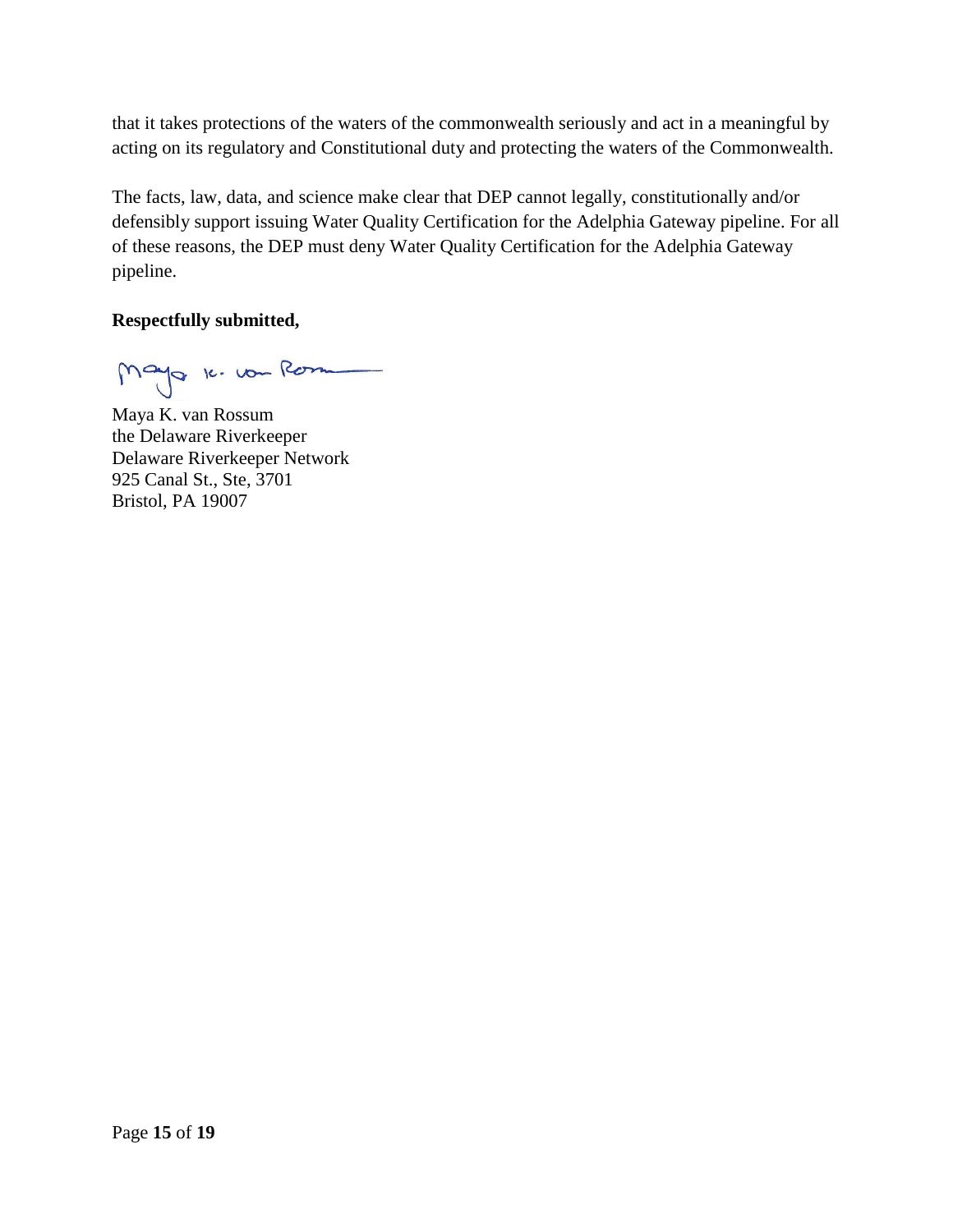#### **Exhibits attached to Comment:**

- *A. Docket No. CP18-46: Comments Regarding Adelphia Gateway Pipeline Project, Scoping Period*, Delaware Riverkeeper Network, June 1, 2018.
- *B. Docket No. CP18-46-001: Comment Regarding Adelphia Gateway Pipeline Amended Application*, Delaware Riverkeeper Network September 28, 2018.
- C. *Comments Regarding Adelphia Gateway, LLC, Adelphia Gateway Project Environmental Assessment, Docket Nos. CP18-46-000 and CP18-46-001*, Delaware Riverkeeper Network February 28, 2019.

### **Attachments included on CD:**

- 1. *Impacts of the Proposed PennEast Pipeline on Exceptional Value Wetlands in Pennsylvania Supple, Supplemental Report, Prepared for the Delaware Riverkeeper Network,* Schmid and Company, March 2019
- 2. *Review of PennEast Pipeline Application for Chapter 102 and 105 Permits*, Michele Adams & Marc Henderson, Water Resources Engineers, Meliora Design, LLC, March 2019.
- 3. *Docket No. CP15-558: Comments Regarding PennEast Pipeline Project*, Delaware Riverkeeper Network Comment to Federal Energy Regulatory Commission, February 11, 2016
- 4. *Comment on Proposed State Water Quality Certification by Section 401 of the PennEast Pipeline Company, LLC, PennEast Pipeline Project*, Delaware Riverkeeper Network to PA DEP, June 10, 2016
- 5. *Comments Regarding PennEast DEIS FERC Docket no. CP15-558*, Delaware Riverkeeper Network, September 12, 2016
- 6. Letter dated September 9, 2016 written by Schmid & Company, Consulting Ecologists to Maya K. van Rossum, the Delaware Riverkeeper.
- 7. Letter Dated November 9. 2016 written by Schmid & Company, Consulting Ecologists to Maya K. van Rossum, the Delaware Riverkeeper.
- 8. *Comment on Proposed PennEast Pipeline Project Proposed Route Modifications*, FERC Docket No.: CP15-558, Delaware Riverkeeper Network, December 5, 2016
- 9. *Docket No. PF15-1-000: Comments Regarding PennEast Pipeline Project, Scoping Period*, Delaware Riverkeeper Network to Federal Energy Regulatory Commission, February 13, 2014
- 10. *Delaware Riverkeeper Network Comment on PADEP 401 Water Quality Certification and Chapter 105 Permits,* Delaware Riverkeeper Network, September 26, 2016.
- 11. *Comment on PennEast Pipeline Company's PennEast Pipeline Project 404 Permit,*  Delaware Riverkeeper Network, October 8, 2017
- 12. *Comment on Pending Pipeline Project Review Process in Pennsylvania to Governor Wolf and Acting Secretary McDonnell*, Delaware Riverkeeper Network, February 13, 2017
- 13. *Comment on PennEast Route Modifications*, FERC Docket No.: CP19-78, Delaware Riverkeeper Network, March 8, 2019.
- 14. *Pipeline Development – Strategies And Tools to Minimize Landscape Impacts*, Pennsylvania Pipeline Task Force, The Nature Conservancy, September 23, 2015

Page **16** of **19**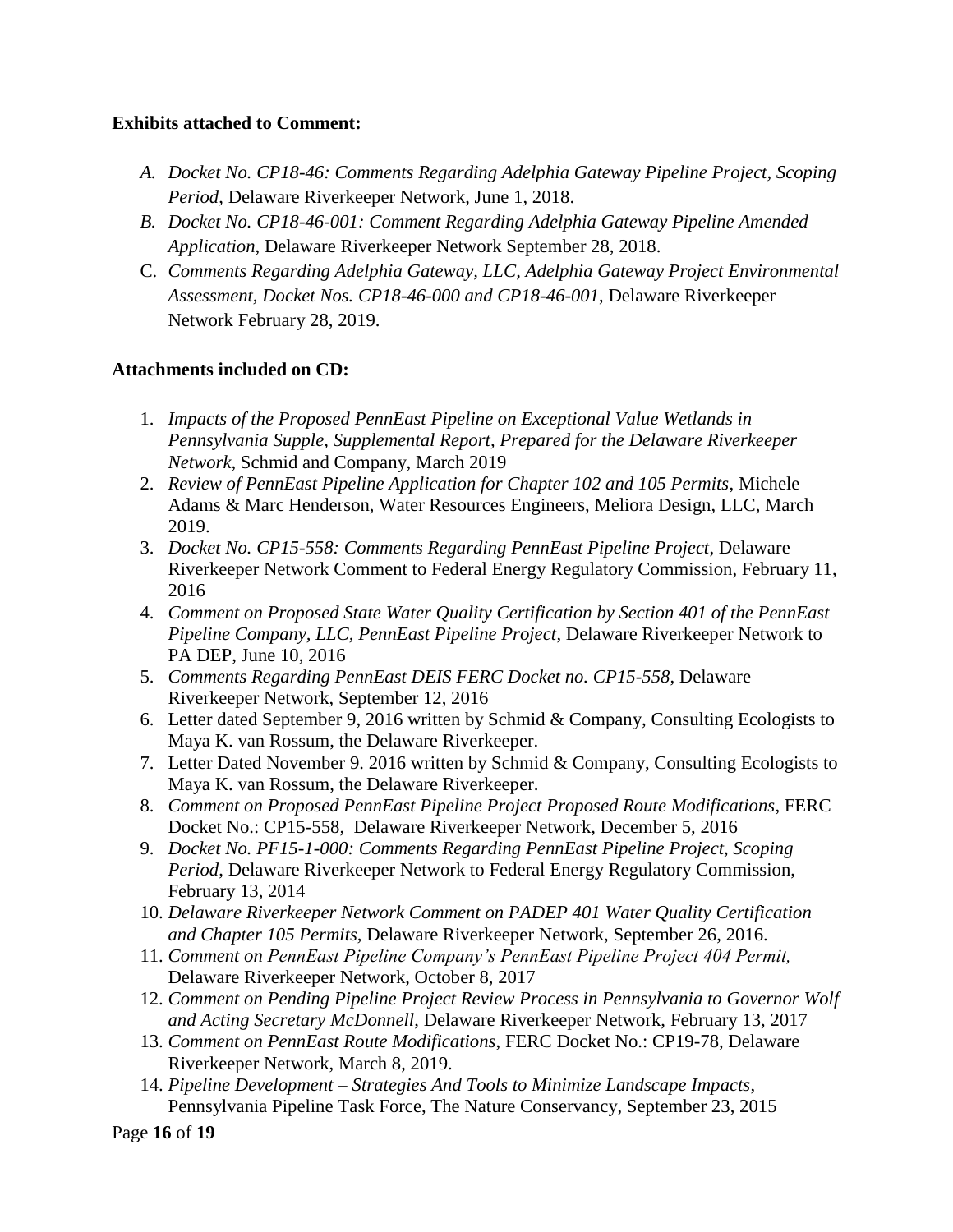- 15. *Compendium of Scientific, Medical, and Media Findings Demonstrating Risks and Harms of Fracking (Unconventional Gas and Oil Extraction)*, Physicians for Social Responsibility & Concerned Health Professionals of New York, 5th edition, March 2018.
- 16. *Effects of Converting Forest or Scrub Wetlands to Herbaceous Wetlands in Pennsylvania*, Prepared by Schmid Company, Inc., Consulting Ecologists, 2014
- 17. *The Short and Long-Term Consequences of the Construction of the PennEast Pipeline– A White Paper*, Princeton Hydro, LLC, July 2015.
- 18. *Proposed State Water Quality Certification –PennEast Pipeline Project*, Michele Adams & Marc Henderson, Water Resources Engineers, Meliora Design, LLC, June 9, 2016.
- 19. *Delaware Riverkeeper Network v. PADEP, Tennessee* Gas, Environmental Hearing Board, Michelle Adams affidavit, December 17, 2012.
- 20. *Technical Memorandum, Review Application Materials, Proposed PennEast Pipeline*, Dr. Tom Myers, June 6, 2016
- 21. *Technical Memorandum, Review of Surface water Withdrawal and Discharge Permit, Delaware River Basin Commission, Proposed PennEast Pipeline*, Dr. Tom Myers, November 30, 2016.
- 22. *White Paper: Pipelines A Significant Source of Harm*, Delaware Riverkeeper Network,
- 23. *Delaware Riverkeeper Network v. PADEP, Tennessee* Gas, Environmental Hearing Board, Peter Demicco affidavit, December 17, 2012.
- 24. *River Values: The Value of a Clean and Health Delaware River*, Delaware Riverkeeper Network, April 2010.
- 25. *Drinking Water, Arsenic, and Natural Gas Pipelines*, Julia L. Barringer, PhD.
- 26. *Effects of Forest Cutting and Herbicide Treatment on Nutrient Budgets in the Hubbard Brook Watershed Ecosystem,* Likens G.L., et al., 40 Ecol. Monogr. 23-47 (1970).
- 27. *Water Quality Changes on Highland Forest before, during, and after Timber Harvesting*, Marryanna, L. et al., International Conference on Environment, Energy, and Biotechnology IPCBEE vol. 33 (2012).
- 28. Delaware Riverkeeper Network comment to Federal Energy Regulatory Commission, regarding the Spectra M2M project, 6/3/2016
- 29. *Karst Mitigation Plan PennEast Pipeline Project*, PennEast Pipeline, Prepared by Hatch Mott MacDonald.
- 30. *In re: Sunoco Pipeline L.P. a/k/a Energy Transfer Partners*, Emergency Order, Pennsylvania Public Utility Commission Docket No. P-2018-3000281, March 7,2018
- 31. Appendix 1: Table A-1. Active, proposed and reported natural gas wells in Pennsylvania, by county.
- 32. Letter dated September 9, 2016 written by Key-Log Economics to Secretary Kimberly Bose & Deputy Secretary Nathaniel J. Davis.
- 33. *Review of INGAA Foundation Report, "Pipeline Impact to Property Value and Property Insurability"*, Key Log Economics March 11, 2015
- 34. *Professional Review & Comment of the Draft Environmental Impact Statement and Supporting Documents Related to Surface Water Impacts of the Proposed PennEast Pipeline Project*, Michelle Adams & Marc Henderson, Water Resources Engineers, Meliora Design, LLC, September 5, 2016.
- 35. *The Effects of the Proposed PennEast Pipeline on Exceptional Value Wetlands in Pennsylvania, Prepared for the Delaware Riverkeeper Network,* Schmid and Company, July 2016.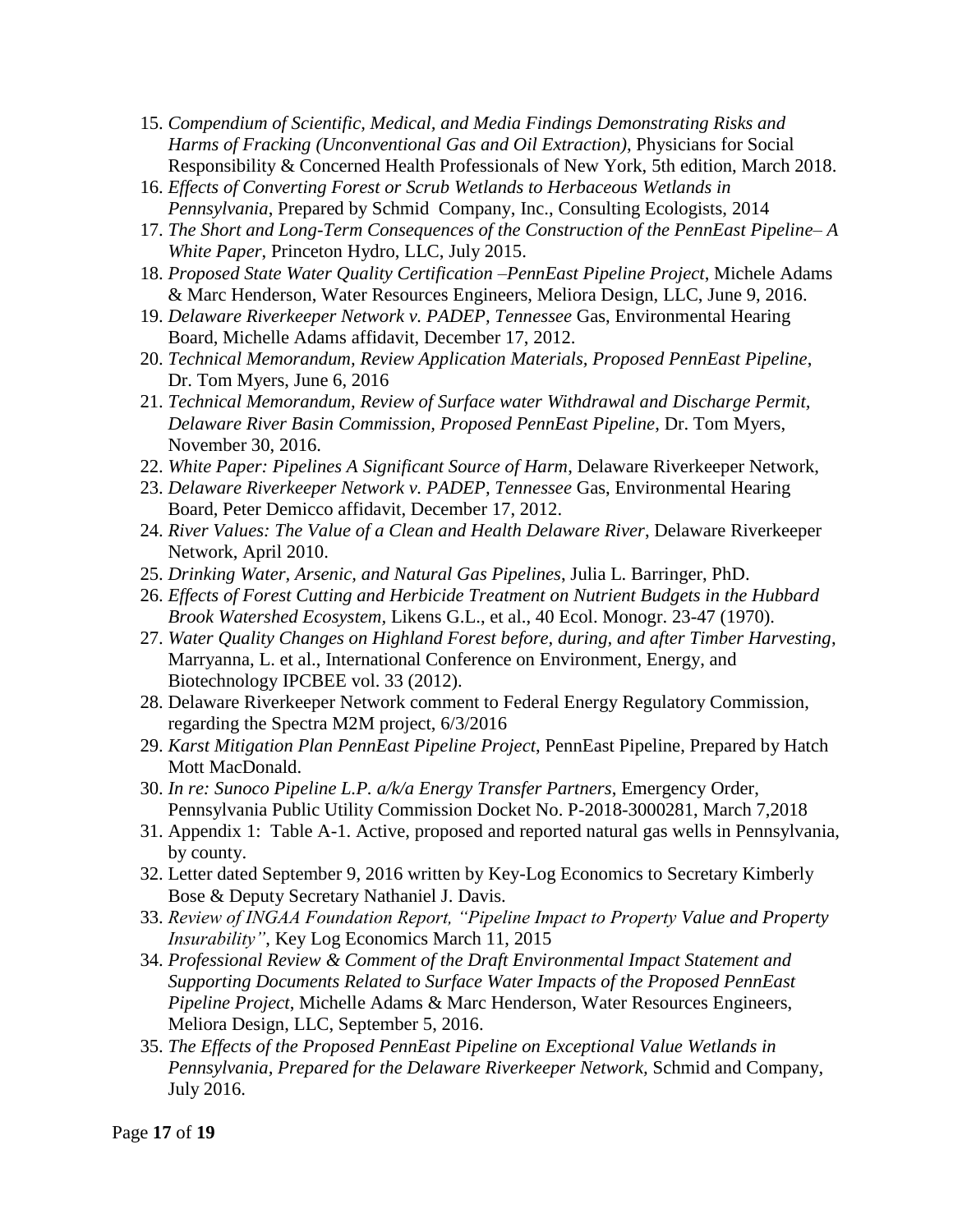- 36. *Technical Memorandum Review of Draft Environmental Impact Statement, Proposed PennEast Pipeline, Docket No. CP15-558-000, FERC\EIS: 0271D*, Tom Myers, Ph.D., August 31, 2016.
- 37. *Opinion on the PennEast Pipeline,* Arthur Berman, Petroleum Geologist, Labyrinth Consulting Services, Inc., September 11, 2016.
- 38. *Technical Review of Volume I FERC Draft Environmental Impact Statement Submitted for PennEast Pipeline Project*, Princeton Hydro, September 2016.
- 39. *Field Monitoring Report, Pipeline Construction & Maintenance Irreparably Harms Rivers, Wetlands and Streams. Addendum to Comment for the PennEast Pipeline,*  Delaware Riverkeeper Network.
- 40. *Marcellus/Utica on Pace for Pipeline Overbuild, Says Braziel,* Natural Gas Intelligence, June 8, 2016.
- 41. *Achieving Higher Quality Restoration Along Pipeline Rights of Way*, Leslie Sauer, May 2014.
- 42. *Professional Opinion of Proposed PennEast Pipeline Project*, Arthur E. Berman, Petroleum Geologist, Labyrinth Consulting Services, Inc., February 26, 2014.
- 43. *Analysis of Public Benefit Regarding PennEast*, Skipping Stone, March 9, 2016.
- 44. *Review of PennEast Pipeline Project Economic Impact Analysis*, Jannette Barth, Pepacton Institute, April 4, 2016.
- 45. *Expert Report on the PennEast Pipeline Project Economic Impact Analysis for New Jersey and Pennsylvania*, The Goodman Group Report, Nov 4, 2015.
- 46. *The Potential Environmental Impact from Fracking in the Delaware River Basin*, Steven Habicht, Lars Hanson, and Paul Faeth, August 2015.
- 47. *Report on Phase 1 Bog Turtle Survey for Wetlands Associated with Hunters Creek, Towamensing Township, Carbon County, Pennsylvania,* Jason Tesauro, September 5, 2015.
- 48. *Drilling Deeper: A Reality Check on U.S. Government Forecasts for a Lasting Tight Oil and Shale Gas Boom,* J. David Hughes, Post Carbon Institute, October 2014.
- 49. *A Bridge Too Far: How Appalachian Basin Gas Pipeline Expansion Will Undermine U.S. Climate Goals,* Oil International, July 2016.
- 50. *Climate Change in Pennsylvania: Impacts and Solutions for the Keystone State,* Union of Concerned Scientists, October 2008.
- 51. *Climate Change Impacts and Solutions for Pennsylvania,* Union of Concerned Scientists, 2008.
- 52. *The Changing Northeast Climate,* Union of Concerned Scientists, 2006.
- 53. *Cumulative Land Cover Impacts of Proposed Transmission Pipelines in the Delaware River Basin,* Lars Hanson and Steven Habicht, May 2016.
- 54. *Natural Gas Price Increase Inevitable,* Arthur Berman, The Petroleum Truth Report, February 21, 2016.
- 55. *Climate Change Impacts in the United States,* Radley Horton and Gary Yohe, May 2014.
- 56. *Final Guidance for Federal Departments and Agencies on Consideration of Greenhouse Gas Emissions and the Effects of Climate Change in National Environmental Policy Act Reviews,* Christina Goldfuss, Council on Environmental Quality, August 1, 2016.
- 57. *Pennsylvania Energy Impacts Assessment,* Nels Johnson, the Nature Conservancy, November 15, 2010.
- 58. Key-Log Economics, LLC, *Economic Costs of the PennEast Pipeline*, January 2017.